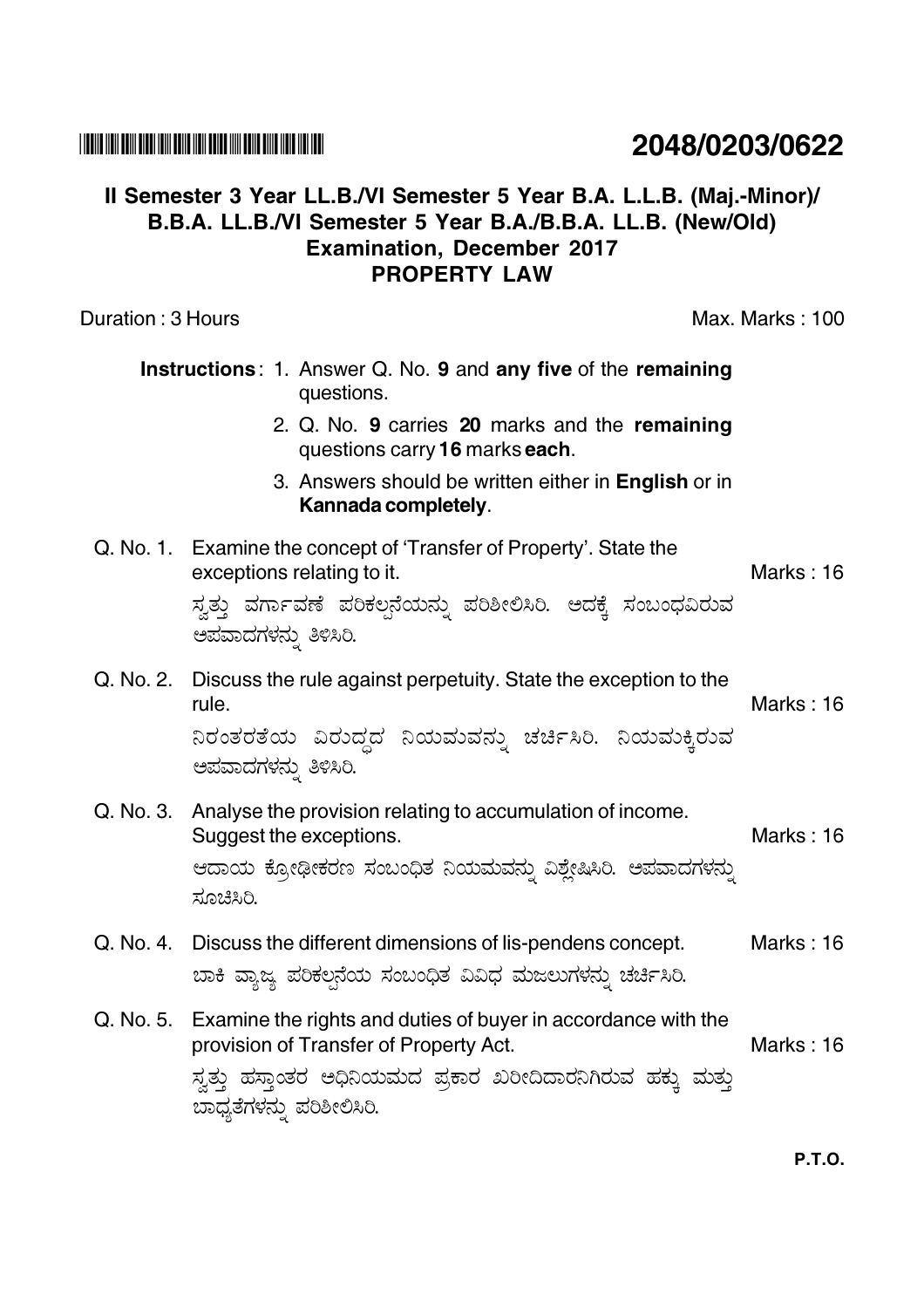| 2048/0203/0622 | $-2-$                                                                                                                                                                                                                                |                  |  |
|----------------|--------------------------------------------------------------------------------------------------------------------------------------------------------------------------------------------------------------------------------------|------------------|--|
|                | Q. No. 6. Explain the meaning of the term 'lease'. Bring out its distinction<br>from sale, exchange, mortgage and gift.<br>'ಗೇಣಿ' ಶಬ್ದದ  ಅರ್ಥವನ್ನು ವಿವರಿಸಿರಿ. ಮಾರಾಟ, ವಿನಿಮಯ , ಅಡಮಾನ<br>ಮತ್ತು ದಾನದೊಂದಿಗಿನ ಅದರ ವ್ಯತ್ಯಾಸವನ್ನು ತಿಳಿಸಿರಿ. | <b>Marks: 16</b> |  |
| Q. No. 7.      | Explain the rights and liabilities of trustee under Indian Trust<br>Act.<br>ಭಾರತೀಯ ನ್ಯಾಸ ಅಧಿನಿಯಮದ ಅಡಿಯಲ್ಲಿ ನ್ಯಾಸಧಾರಿಗಿರುವ ಹಕ್ಕುಗಳು ಮತ್ತು<br>ಬಾಧ್ಯತೆಗಳನ್ನು ವಿವರಿಸಿರಿ.                                                                 | Marks: 16        |  |
|                | Q. No. 8. Write the short note on any two:<br>Marks: $8\times2=16$<br>ಯಾವುದಾದರೂ ಎರಡರ ಸಂಬಂಧ ಲಘು ಟಿಪ್ಪಣಿ ಬರೆಯಿರಿ :                                                                                                                     |                  |  |
|                | (a) Onerous Gift.<br>ಋಣಯುಕ್ತ ದಾನ.<br>(b) Actionable Claim.<br>ವ್ಯಾಜ ಹೂಡಬಲ್ಲ ಹಕ್ಕು.<br>(c) Spes successsionis.<br>ವಾರಸುದಾರಿಕೆ ಸಾಧ್ಯತೆ.<br>Conditional Mortgage.<br>(d)<br>ಷರತ್ತುಬದ್ಧ ಅಡಮಾನ.                                           |                  |  |
|                | Q. No. 9. Solve any two of the following problems:<br>ಕೆಳಗಿನ ಯಾವುದಾದರೂ <b>ಎರಡು</b> ಸಮಸ್ಯೆಗಳನ್ನು ಬಿಡಿಸಿರಿ :                                                                                                                           | Marks: 10×2=20   |  |

I THEIR MEN BENT BIBBI TENI BENT HEN BETER MIN BENT BING AND MEN THE T

(a) 'A' makes absolute gift of a house to 'B'. 'A' directs 'B' that he should not raise it higher. So as to obstruct the passage of air to 'A's adjoining house. Decide the validity of direction under Transfer of Property Act.

'ಅ' ನು 'ಬ' ನಿಗೆ ಮನೆಯನ್ನು ಸಂಪೂರ್ಣವಾಗಿ ದಾನ ಮಾಡುತ್ತಾನೆ. 'ಅ'ನು ಪಕ್ಕದಲ್ಲಿರುವ ಆತನ ಮನೆಗೆ ಸಿಗುತ್ತಿರುವ ಗಾಳಿಯನ್ನು ಅಡ್ಡಿಪಡಿಸದಂತೆ ಮನೆಯನ್ನು ಎತ್ತರಿಸಬಾರದೆಂದು ನಿರ್ದೇಶಿಸುತ್ತಾನೆ. ಸ್ವತ್ತು ಹಸ್ತಾಂತರ ಅಧಿನಿಯಮದಲ್ಲಿ ಈ ನಿರ್ದೇಶನದ ಊರ್ಜಿತತೆಯನ್ನು ತೀರ್ಮಾನಿಸಿರಿ.